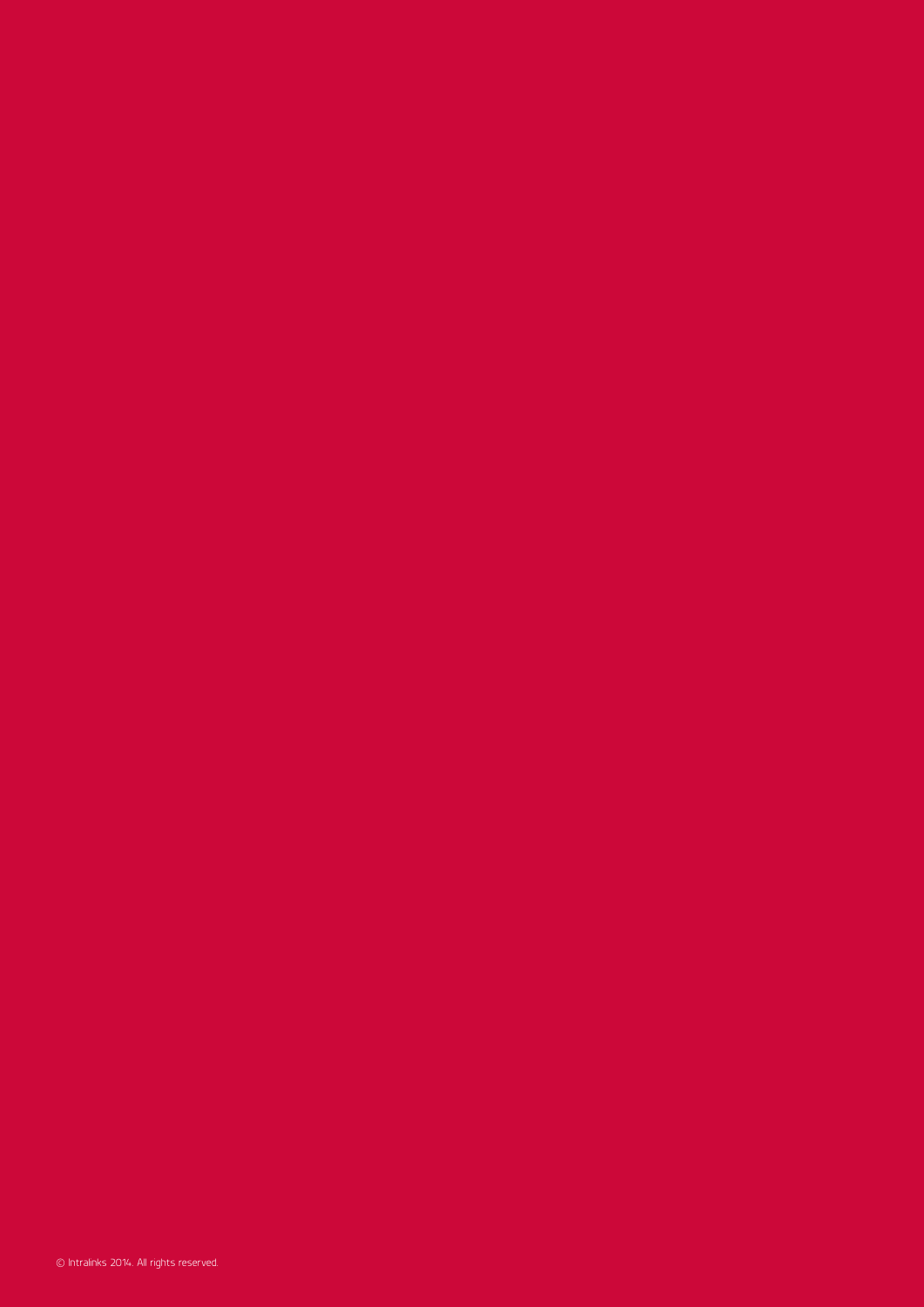

## **Contents**

| Executive summary                                                                                                                    | 4               |
|--------------------------------------------------------------------------------------------------------------------------------------|-----------------|
| Introduction and methodology                                                                                                         | 5               |
| How does the frequency of M&A activity affect shareholder returns?                                                                   | 6               |
| Causality – does a firm's past performance drive future frequency of<br>M&A activity or does M&A frequency drive future performance? | 8               |
| What effect does maturity as a publicly listed company have on<br>these results?                                                     | 9.              |
| About Cass                                                                                                                           | 12 <sup>°</sup> |
| About Intralinks                                                                                                                     | 13              |

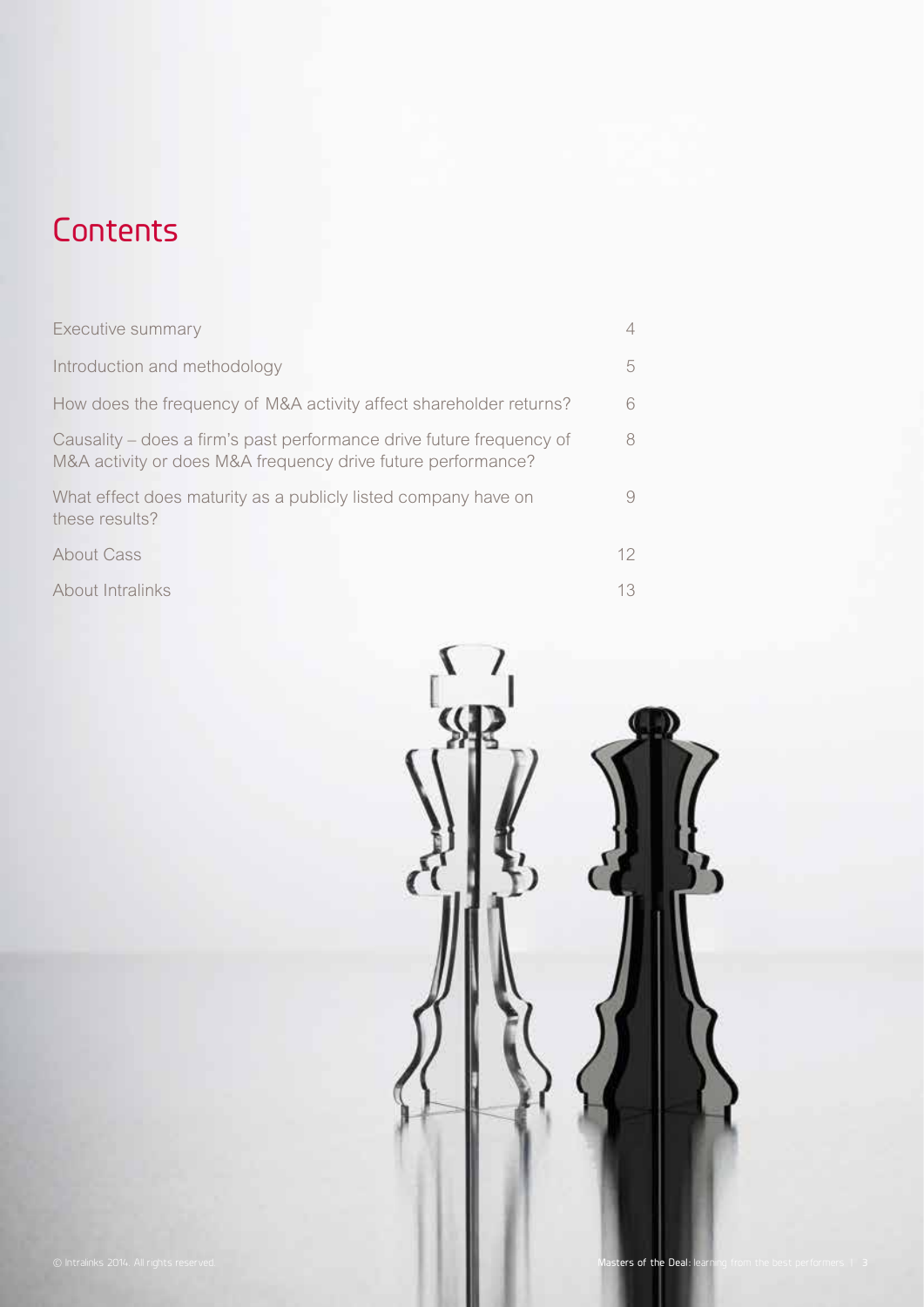### Executive summary

This research study seeks to investigate two separate but related areas. Part 1, whose findings are described in this report, tries to identify the drivers of shareholder value creation from the merger and acquisition (M&A) activity of an extremely large sample of global publicly listed companies over the past 20 years. Part 2, which will be released as a report in early 2015, examines the M&A strategies of an elite group of M&A-active corporate outperformers – companies that have demonstrated sustained, above average shareholder value creation (known as "excellent corporate portfolio managers", or ECPMs) – to try to determine if this group share common attributes and behaviours, and to identify what those are.

In conjunction with this research, interviews with 30 C-level and senior executives working within some of these high-performing companies were conducted by Remark. These professionals, working at companies that have some of the best records of shareholder value creation from M&A, offer their expertise and provide context to the findings.

Key findings of Part 1 of the study include the following:

#### **Firms underperform the market during periods when they are inactive in terms of announcing M&A activity (acquisitions or divestments) and significantly underperform firms that are active**

The study finds that the total shareholder return performance of firms during periods when they announce no M&A activity is 1.5% per annum lower than the overall market and 3.2% per annum lower than firms that announce one to two M&A deals. Firms outperform the market by 1.7% per annum during periods when they announce one to two M&A deals.

#### **Considering acquisition activity alone, firms outperform the market the more frequently they announce acquisitions**

The study finds that firms' total shareholder return performance increases with increasing frequency of acquisition activity. Firms outperform the market by 0.1% per annum during periods when they announce one to two acquisitions, by 2.0% per annum during periods when they announce three to five acquisitions and by 3.4% per annum during periods when they announce six or more acquisitions.

#### **Considering divestment activity alone, firms only outperform the market during periods when they announce a limited number of divestments and significantly underperform the market when they announce a higher frequency of divestments**

The study finds that the total shareholder return performance of firms during periods when they announce one to two divestments is 2.3% per annum above the market. However, firms' performance worsens significantly with increasing frequency of divestment activity. Firms underperform the market by 3.3% per annum during periods when they announce three to five divestments and by 3.6% per annum during periods when they announce six or more divestments.

#### **Young firms only outperform the market during their first three years as public companies, when they announce a very high frequency of acquisition activity, signalling a high level of growth**

The study finds that newly publicly listed firms as a whole underperform the market by 5.6% per annum during the first three years after listing. However, during periods when young firms announce a very high frequency of acquisitions (six or more) they outperform the market by 3.8% per annum.

#### **The study finds a causality link between firms' past performance and future frequency of M&A activity and between frequency of M&A activity and future performance, which offers a possible explanation for the cyclical nature of M&A**

Poorer performance in past periods drives firms to be either inactive or become active, which then drives future outperformance (active firms only) or future underperformance (if firms remain inactive); however, better past performance then drives firms to become over-active, which drives down future returns, leading to underperformance.

**Overall, firms achieve superior total shareholder returns with an M&A portfolio management programme, which includes several acquisitions per year on average, while simultaneously conducting a limited number of divestments (one to two divestments in a three-year period) once they have been publicly listed for at least three years**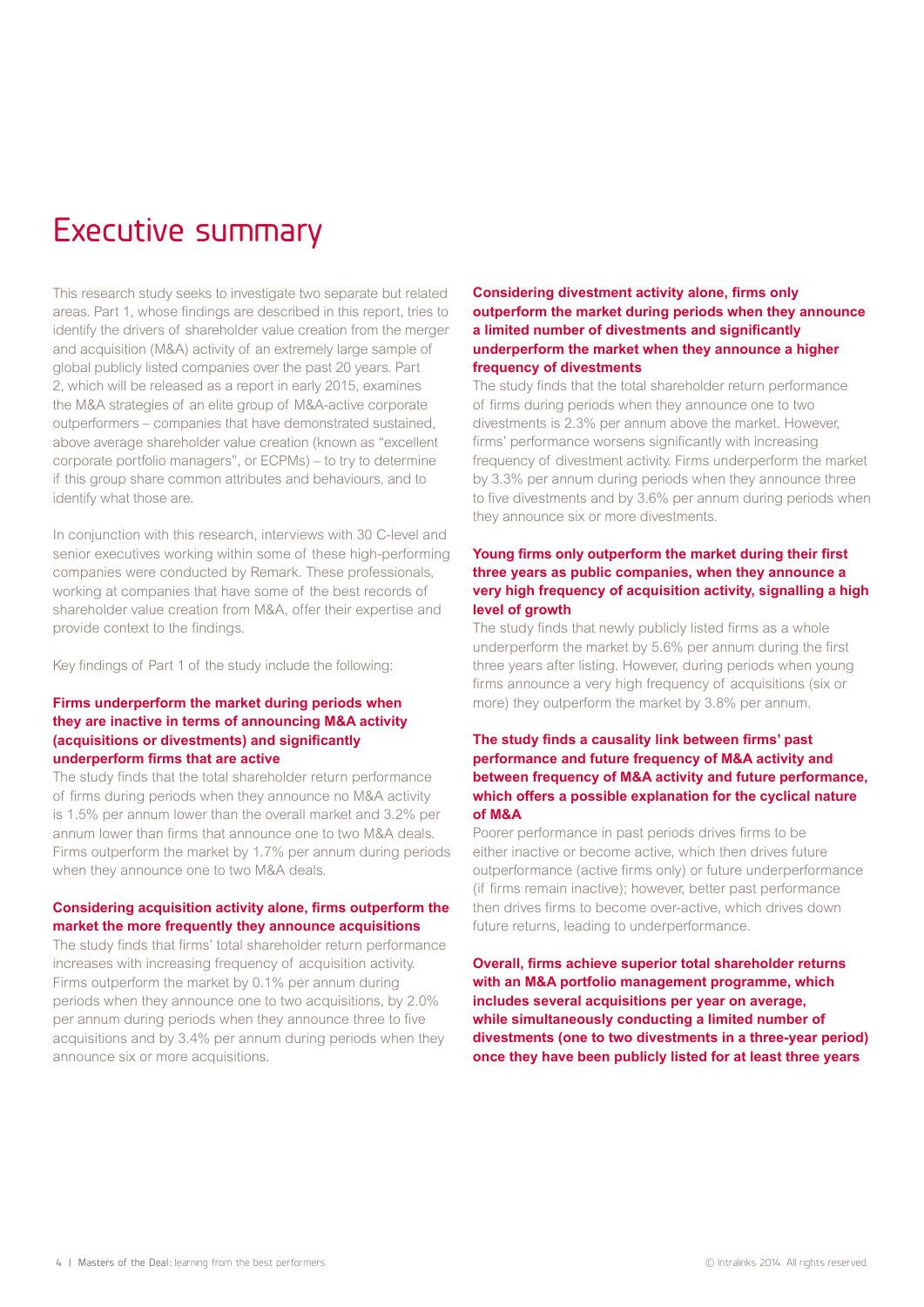## Introduction and methodology

This study is unique in two ways. First, its size and scale, in terms of the number of global companies that are analysed (25,082 firms), over a very long-term time series (1994–2013: 20 years), make the results robust and unlikely to be affected by sample bias – not least because the size of the sample makes it much more reflective of the total population of global companies than previous studies of this kind. Second, unlike many previous research studies that have attempted to investigate corporate value creation from M&A by assessing the impact of individual transactions over relatively short time periods, we believe that this is the first comprehensive study, which combines emerging thinking in M&A research of analysing the effect of M&A on companies' performance in the context of their overall programme of M&A activity over different time periods.

The sample of firms in this study comprises the entire global dataset of publicly listed companies with a market capitalisation of at least \$10m, whose public equity was actively traded between 1994 and 2013. The firms and their associated data were obtained from Thomson Reuters Datastream®. The M&A activity (both acquisitions and divestments) of these firms during the study period was obtained from Thomson Reuters SDC Platinum®, with a restriction on the minimum transaction value of \$1m and the maximum percentage ownership by the acquirer before announcement of 49%. The performance of the firms is defined as their total shareholder returns (share price performance plus dividends) measured over rolling three-year periods beginning in 1993 until 2013 (for example, 1993–1995, 1994–1996, 1995–1997, and so on). These figures are then adjusted by the total return for the primary equity market index of the firms' listing location, expressed as an annually compounded growth rate per three-year period – thus generating a consistent way to compare the performance of the firms on the basis of a market-adjusted annual percentage growth in total shareholder return.

The firms are further classified according to their frequency of M&A activity within each three-year period and by their maturity, based on the period of time since their first public listing. The frequency of M&A activity for each period is defined as either "inactive" (no deals announced in a three-year period), "active" (one to two deals announced, and subsequently completed, in a three-year period), "very active" (three to five deals announced, and subsequently completed, in a three-year period) or "extremely active" (six or more deals announced, and subsequently completed, in a three-year period). The maturity of a firm within each three-year period is defined as either "young" (listed for a maximum of three years), "medium" (listed for more than three but less than 10 years), or "mature" (listed for 10 or more years).

These classifications enable the relationship between the performance of firms along the twin dimensions of M&A frequency and firm maturity to be analysed. These dimensions provide the main basis for the insights, which are described in the rest of this report.

The study also uses time-series regression analysis to try to identify any causality links between the performance of firms and the frequency of M&A activity, and vice versa. That is, the study examines whether firms' past performance drives M&A frequency or whether the frequency of M&A activity drives future performance.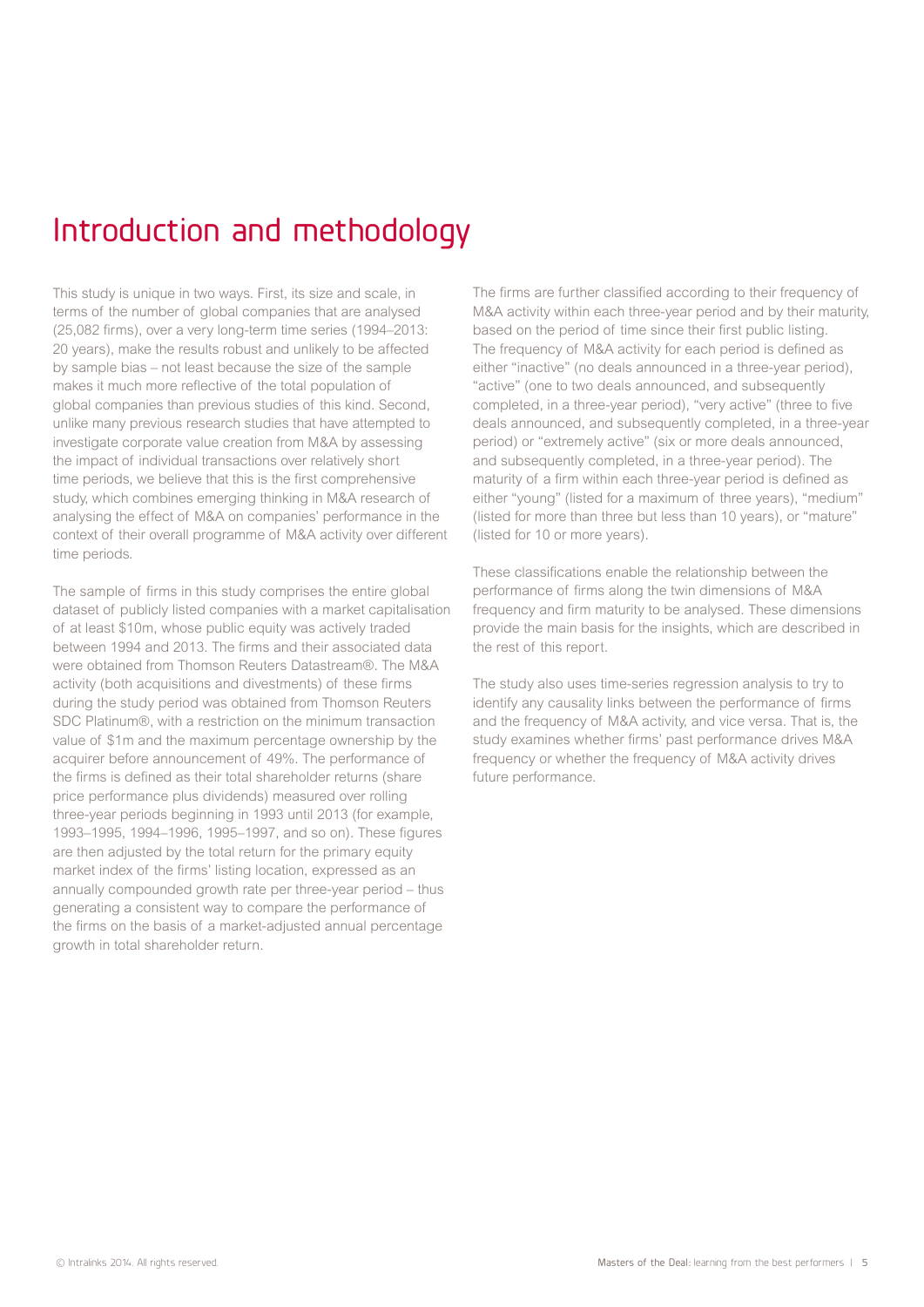## How does the frequency of M&A activity affect shareholder returns?

#### **Active firms, higher returns**

This study finds that companies underperform the overall market during periods when they are "inactive" in announcing any M&A transactions (in other words, during three-year periods when they announce no acquisitions or divestments), and also perform significantly worse than firms that announce some M&A activity. This result is repeated across all major geographical regions and therefore provides strong evidence that firms that undertake no M&A activity may not be maximising returns for investors.

As shown in Chart 1, on average, the returns performance of companies during inactive M&A periods is found to be 1.5% per annum lower than the overall market. In contrast, during periods when firms are "active" (announcing one to two deals per three-year period), returns performance is on average 1.7% per annum higher than the overall market and 3.2% per annum higher than that of firms during inactive periods.

### "Companies have to continuously change with the market and experiment and innovate. The fastest way to do this is to buy and sell companies."

The head of corporate development at a US waste management firm offers an explanation for this result: "Buying and selling is very important in a business environment where demand continuously changes and it is necessary for a company to adapt. Companies who are adept at buying and selling are more likely to stay ahead of the competition."

**Chart 1.** Relationship between M&A frequency (**acquisitions and divestments**) and returns (**all** companies)



This view is supported by the chief strategy officer at a Mexican pharmaceutical manufacturer: "We are always considering acquisitions and divestments. We are always looking for products to acquire to expand our reach and meet customer demand. At the same time, we have to constantly divest products that are not in demand to reduce costs."

### "Companies who are adept at buying and selling are more likely to stay ahead of the competition."

"Companies have to continuously change with the market and experiment and innovate. The fastest way to do this is to buy and sell companies," adds the chief financial officer at a UK synthetic chemical manufacturer.

While firms that announce no M&A transactions consistently perform worse than their more active counterparts, the study also finds evidence that during periods when firms are conducting a comparatively high frequency of M&A activity their returns performance worsens – perhaps evidence that doing too many of the wrong type of deal can become counterproductive. During periods when companies are "very active" (announcing three to five transactions over a three-year period) they outperform the market by only 0.3% per annum on average and during periods when companies are "extremely active" (announcing six or more transactions over a three-year period) they underperform the market by an average of 0.1% per annum (although still outperforming the inactive firms by 1.4%).

The definition of M&A "activity" in this first set of results includes both acquisitions and divestments. However, when these two types of transaction are viewed separately the results become much more illuminating, with the increasing frequency of divestments proving to be the principal reason for the drop in performance beyond the "active" frequency level.

#### **The more frequently you buy, the higher you'll fly**

When considering acquisition activity alone, there is in fact no evidence of performance deteriorating beyond a certain frequency of activity. Instead, there is evidence that increasing frequency of acquisition activity appear to be associated with increasing returns. As shown in Chart 2, the study finds that during periods when firms are "very active" (three to five acquisitions announced over a three-year period) or "extremely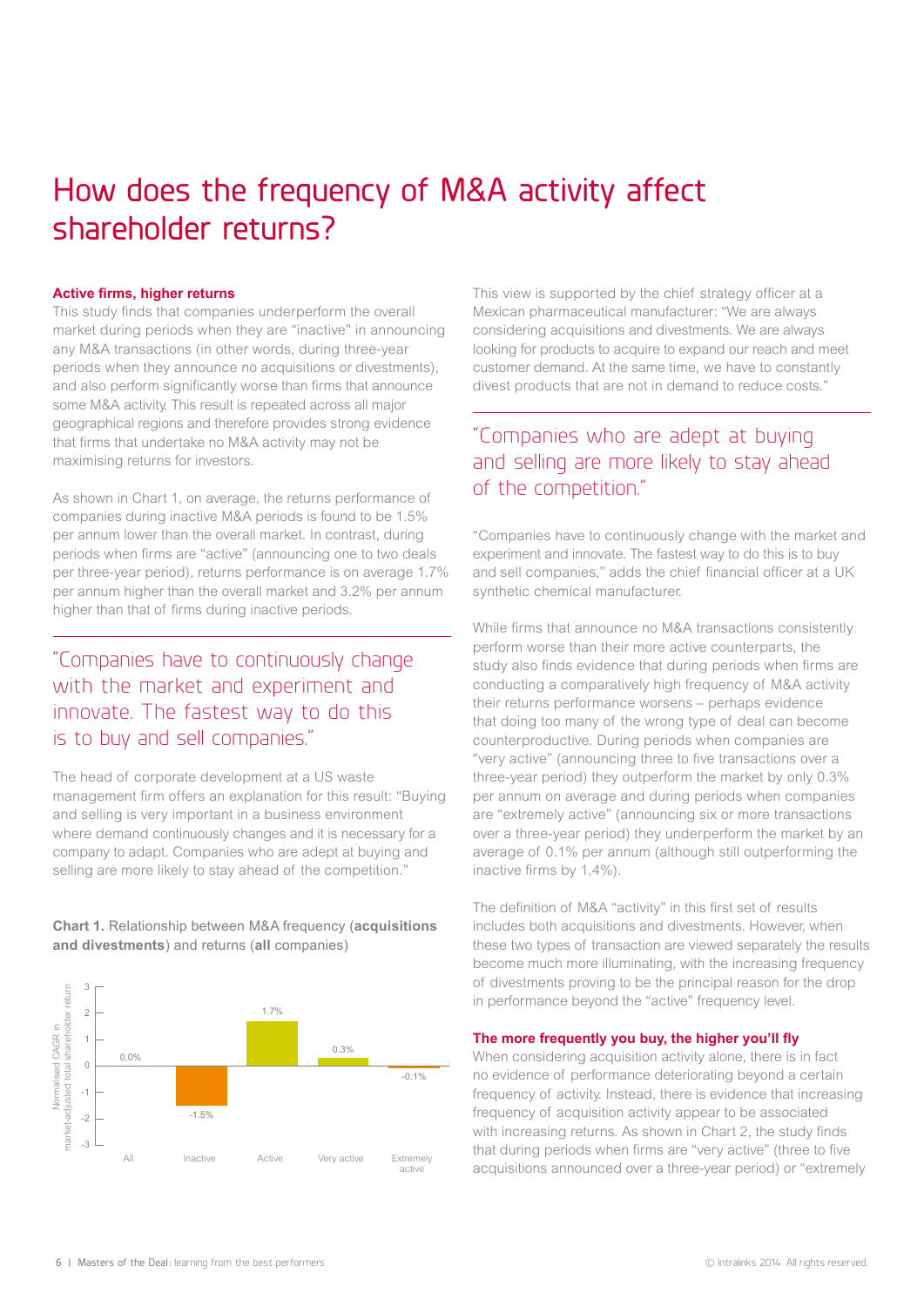

**Chart 2.** Relationship between **acquisition** frequency and returns (**all** companies)

active" (six or more acquisitions announced over a three-year period), they outperform the market by an average of 2% and 3.4% per annum respectively.

By contrast, during periods when firms are merely "active" (one to two acquisitions announced over a three-year period) they perform on average in line with the market, but underperform the market by an average of 0.4% per annum during periods when they announce no acquisitions.

### "For us, acquisitions are not just for growth but are also part of a broader innovation and capability building strategy."

The director of finance at a UK building services company outlines the importance of regular acquisitions for his firm: "For us, acquisitions are not just for growth but are also part of a broader innovation and capability building strategy. We are looking to buy niche companies that fill the gaps in intellectual property, product portfolios and product line-ups."

#### **Careful with that axe, Eugene**

While there is a strong relationship between acquisition frequency and returns, when we look at divestment activity alone, the picture is more nuanced.

As shown in Chart 3, "active" firms (those announcing one to two divestments over a three-year period) outperform the overall market by an average of 2.3% per annum. However, firms that

are "very active" (announcing three to five divestments over a three-year period) or "extremely active" (announcing six or more divestments over a three-year period) no longer see any benefits and instead underperform the overall market by a substantial 3.3% and 3.6% per annum respectively.

These results suggest that firms that undertake a limited number of carefully considered divestments are more likely to enhance their growth by, for example, selling non-core assets to create better focused businesses or to give themselves financial flexibility (potentially to perform value-creating acquisitions). However, during periods when firms announce a greater frequency of divestments they may be signalling to the market that they are doing so for reasons of strategic, operational or financial difficulty and therefore, at least in the short term, are at risk of underperformance.

Some reasons for the striking difference between firms' performance when looking at acquisition versus divestment frequency are spelled out by the head of corporate development at a US waste management company: "Doing a divestment is a much more complex and tiring process than doing an acquisition. We have to involve multiple parties related to the part of the business being divested, including shareholders and lenders."

This view is echoed by the senior vice president of strategy and M&A at a Finnish metal products manufacturer: "Divesting is not really that similar to acquiring, which is a much more straightforward process."



#### **Chart 3.** Relationship between **divestment** frequency and returns (**all** companies)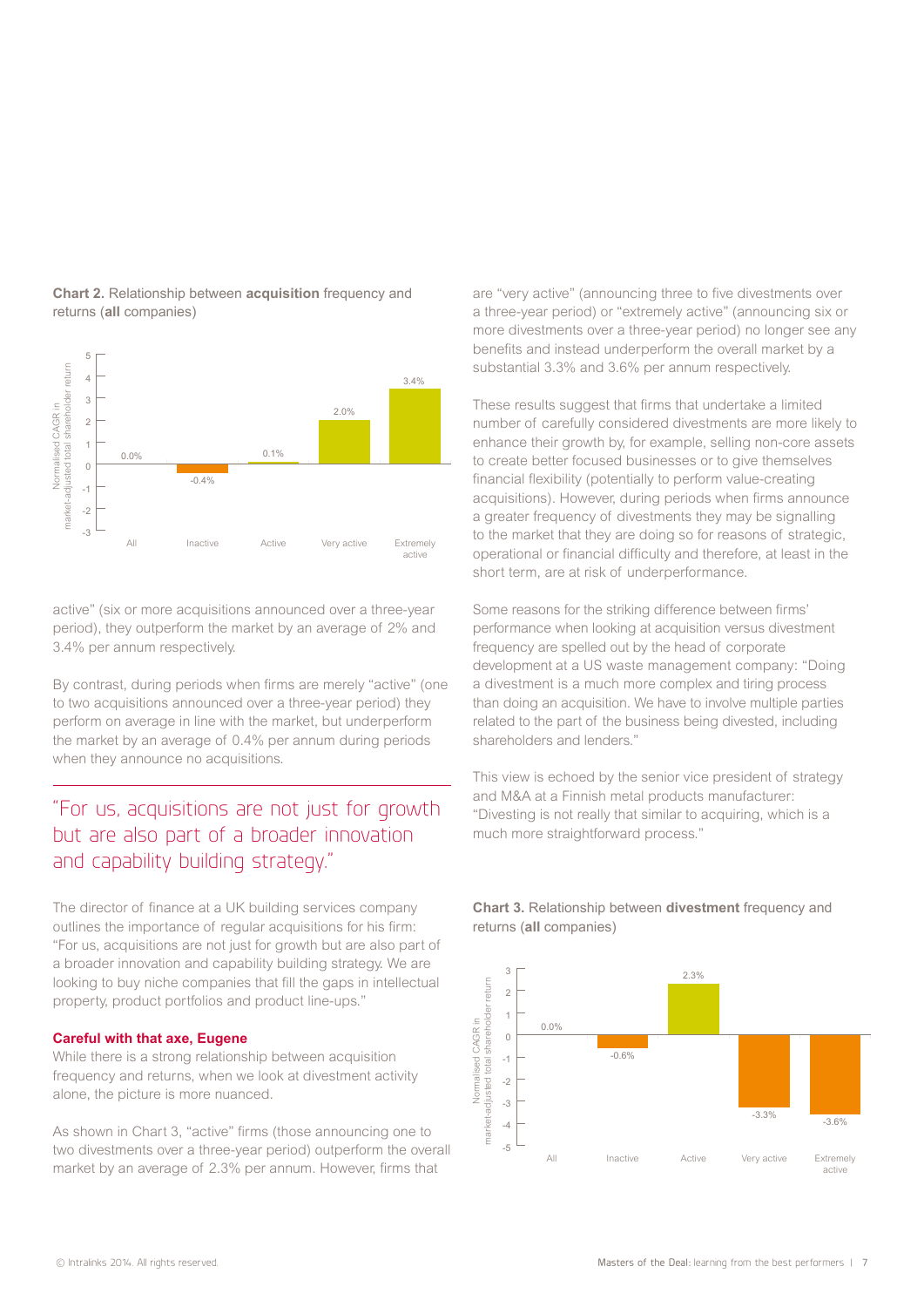## Causality – does a firm's past performance drive future frequency of M&A activity or does M&A frequency drive future performance?

**Chart 4.** Causality links between performance and M&A frequency (**acquisitions and divestments**)



To understand the causality links between firms' performance and M&A frequency, and vice versa, the study is able to analyse the dataset using time-series regression techniques to look at:

- whether differences in firms' past returns performance are driving the frequency of M&A activity; and
- to what extent M&A frequency is driving future returns performance.

The study finds that *poorer* performance in past periods drives firms to be either inactive or active, which then drives future outperformance (active firms) or future underperformance (inactive firms); however, better performance in past periods then drives firms to become over-active, which drives down future returns, leading to underperformance. These causality relationships between firms' performance and the frequency of M&A activity are shown in Chart 4 above.

The causality links between a firm's performance and M&A frequency found by the study would appear to offer a possible explanation for the apparent cyclicality of M&A, which can be summarised in Chart 5 below.





8 | Masters of the Deal: learning from the best performers © Intralinks 2014. All rights reserved.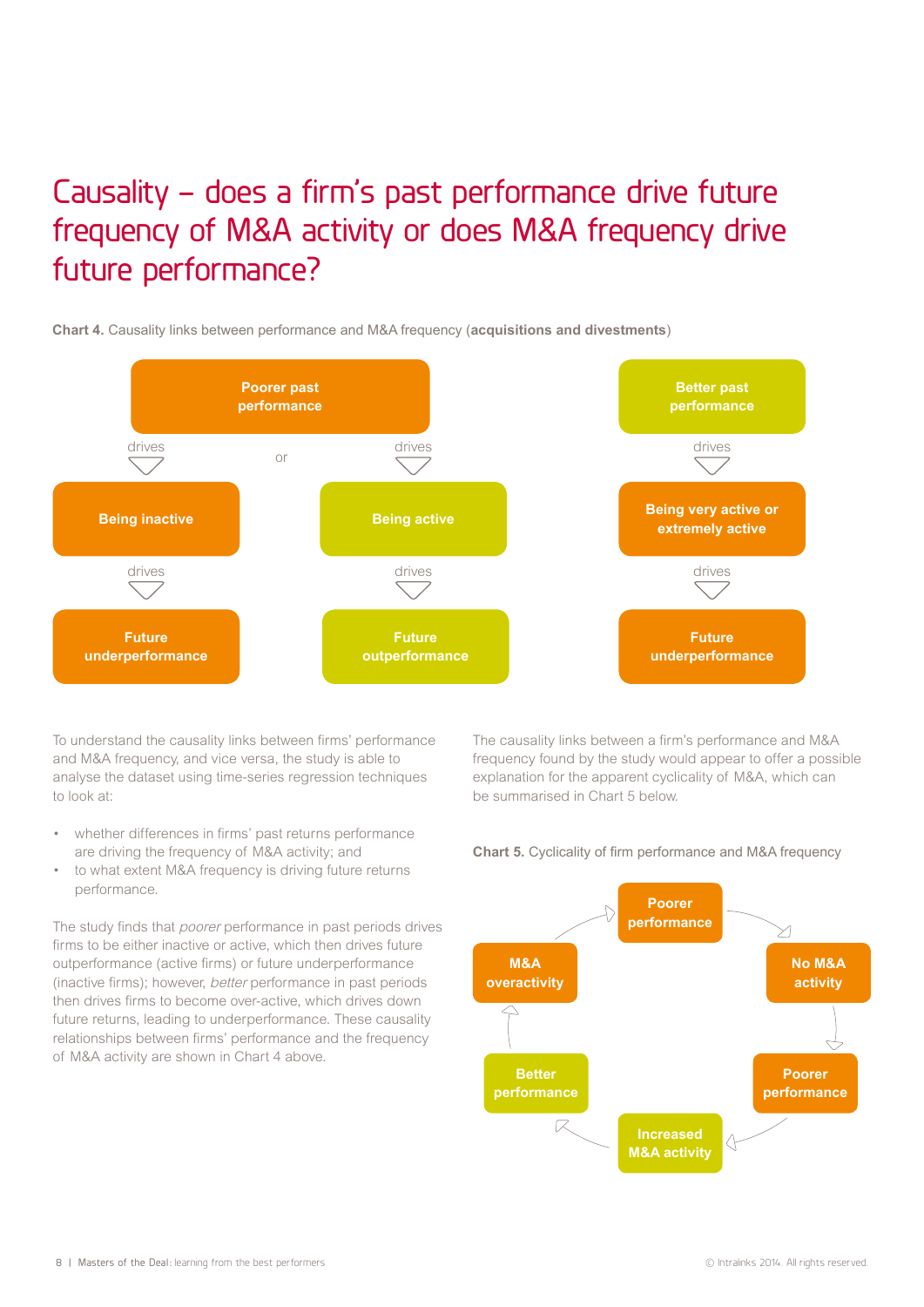### What effect does maturity as a publicly listed company have on these results?

Further insights into the relationships between the frequency of M&A activity and firm performance can be obtained by analysing the results along an additional dimension – that of the maturity of the firm since its public listing. When considering age as a public company as an additional factor, the study strongly suggests that the optimum M&A strategy for "young" firms (defined as those which have been publicly listed for a maximum of three years) is different from companies that are medium-aged (publicly listed for more than three but less than 10 years) and those that are mature (publicly listed for at least 10 years).

#### **Buy while you're young**

As with the full sample, young firms also show a positive relationship between increasing frequency of acquisition activity and returns, as Chart 6 shows. However, young companies only manage to outperform the market (by an average of 3.8% per annum) during periods when they are announcing at least two acquisitions per year on average, whereas young companies overall are found to significantly underperform the market, by an average of -5.6% per annum.

These results would appear to suggest strongly that newly publicly listed companies are expected to achieve rapid growth, including through M&A activity, and that making a significant number of acquisitions in the three years after listing is viewed positively by investors and is rewarded. The chief financial officer at a US electromedical and control instruments manufacturer comments on this result: "With any newly listed company, there are a lot of expectations from investors. To maintain its value, a newly listed company has to take concrete measures for growth in a short time period. Acquisitions are therefore a way of pleasing investors and also growing the business."

"When done effectively, acquisitions after listing can generate real choices for a company to grow."

The chief strategy officer at a US computer programming firm agrees: "Acquisitions are often a necessary path for a young company that has newly listed and has a lot of cash in hand. Acquisitions will allow the firm to introduce new expertise and advance its capabilities, while accelerating growth in the business."

"When done effectively, acquisitions after listing can generate real choices for a company to grow," adds the director of corporate development at a UK rubber and plastic products manufacturer.





As Chart 7 shows, when considering their frequency of divestment activity alone, the average performance results for young firms show a strong negative bias across almost all divestment frequency categories, with the only exception being a small 1% per annum outperformance by young firms during periods when they are extremely active (announcing at least two divestments per year on average). However, this level of extremely active divestment frequency is undertaken by only 51 of the firms in the sample of 9,292 young firms, or 0.5% of the sample. These results reflect the fact that divestment activity by young firms is relatively rare, as newly listed firms will generally be in a strong growth phase. In fact, the study finds that only 27% of firms announce at least one divestment while they are young, compared to 49% of firms when they become medium-aged and 68% of firms when they are mature.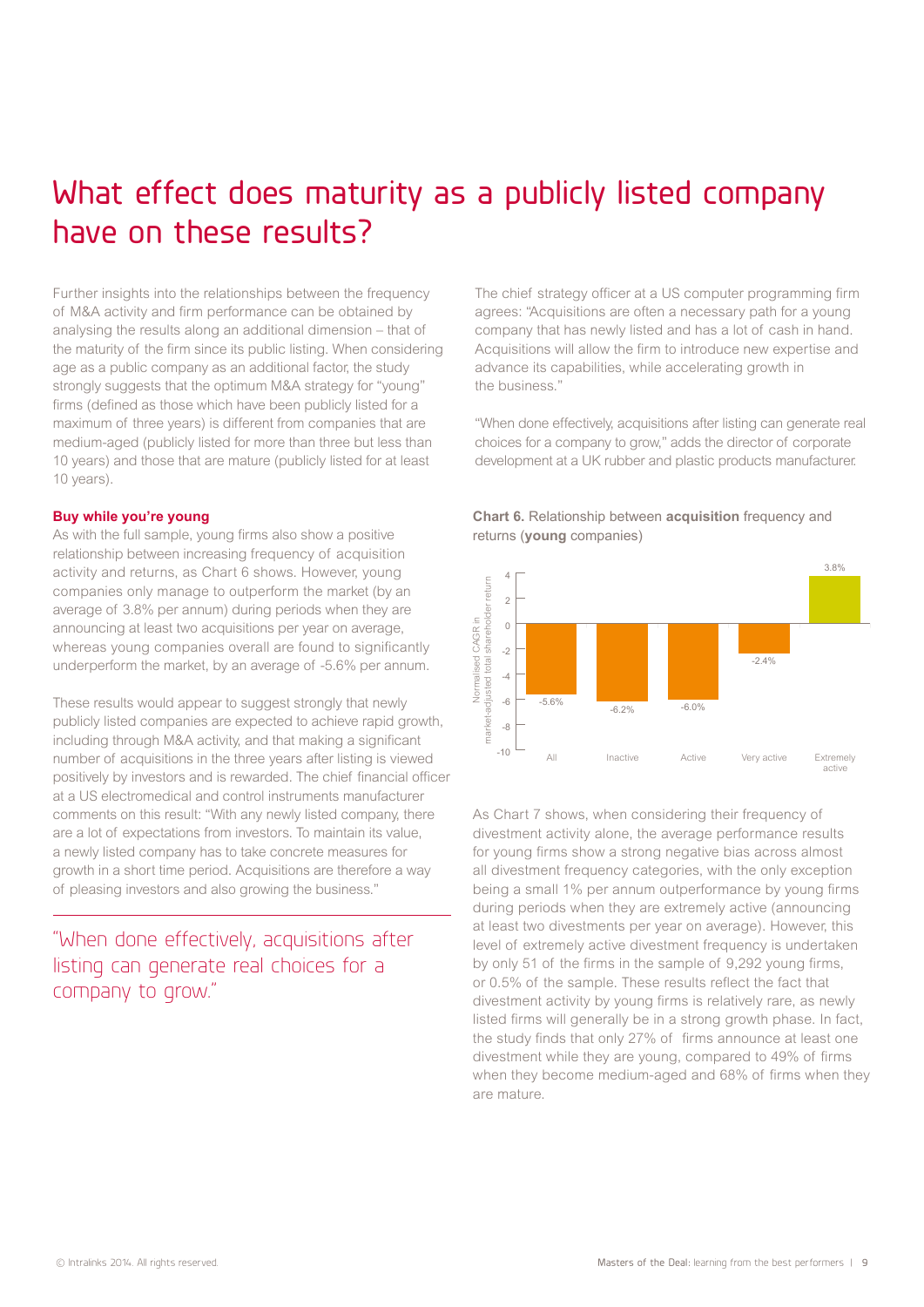

**Chart 7.** Relationship between **divestment** frequency and returns (**young** companies)

As Chart 7 shows, the study finds that companies that undertake divestments during their first three years as publicly listed firms, on average, significantly underperform the market. One possible reason for this underperformance could be that young public companies undertaking divestments are not signalling "growth" opportunities strongly enough to investors.

#### **Age concerns**

As shown in Chart 8, the performance of mature companies (those publicly listed for 10 or more years) also shows a broadly positive relationship with increasing acquisition frequency. The highest average market-adjusted return of 2.5% per annum is found during periods when mature firms are very active (announcing one to two acquisitions per annum on average), but dips slightly, to 2.2% per annum, during periods when mature firms become extremely active (announcing two or more acquisitions per annum on average).

These results suggest that mature companies should continue to seek acquisition opportunities for growth, but that the very highest frequency of acquisition activity may only be advisable during their younger years. A mature firm may need to think more carefully about the consequences of adding and integrating new acquisitions to an existing portfolio of businesses and products in order to achieve expected returns and synergies.

**Chart 8.** Relationship between **acquisition** frequency and returns (**mature** companies)



The executive vice president of global corporate development at a US professional services firm comments on this finding: "A firm needs to have the capacity to manage an acquisition well to deliver the expected performance. When there is a high number of deals, the time allowed for each becomes constrained, making it sometimes difficult to get the value expected."

### "A firm needs to have the capacity to manage an acquisition well to deliver the expected performance."

"A large number of deals means that M&A may be consuming critical organisational resources which could result in a lack of proper integration," adds the director of corporate development at a UK rubber and plastic products manufacturer.

As shown in Chart 9, when looking at their divestment activity alone, the pattern for mature companies is similar to that of the overall sample, with companies outperforming the market by 3% per annum on average during periods when they are "actively" divesting (announcing one or two divestments during a three-year period) and underperforming the market during periods when announcing three or more divestments during a three-year period.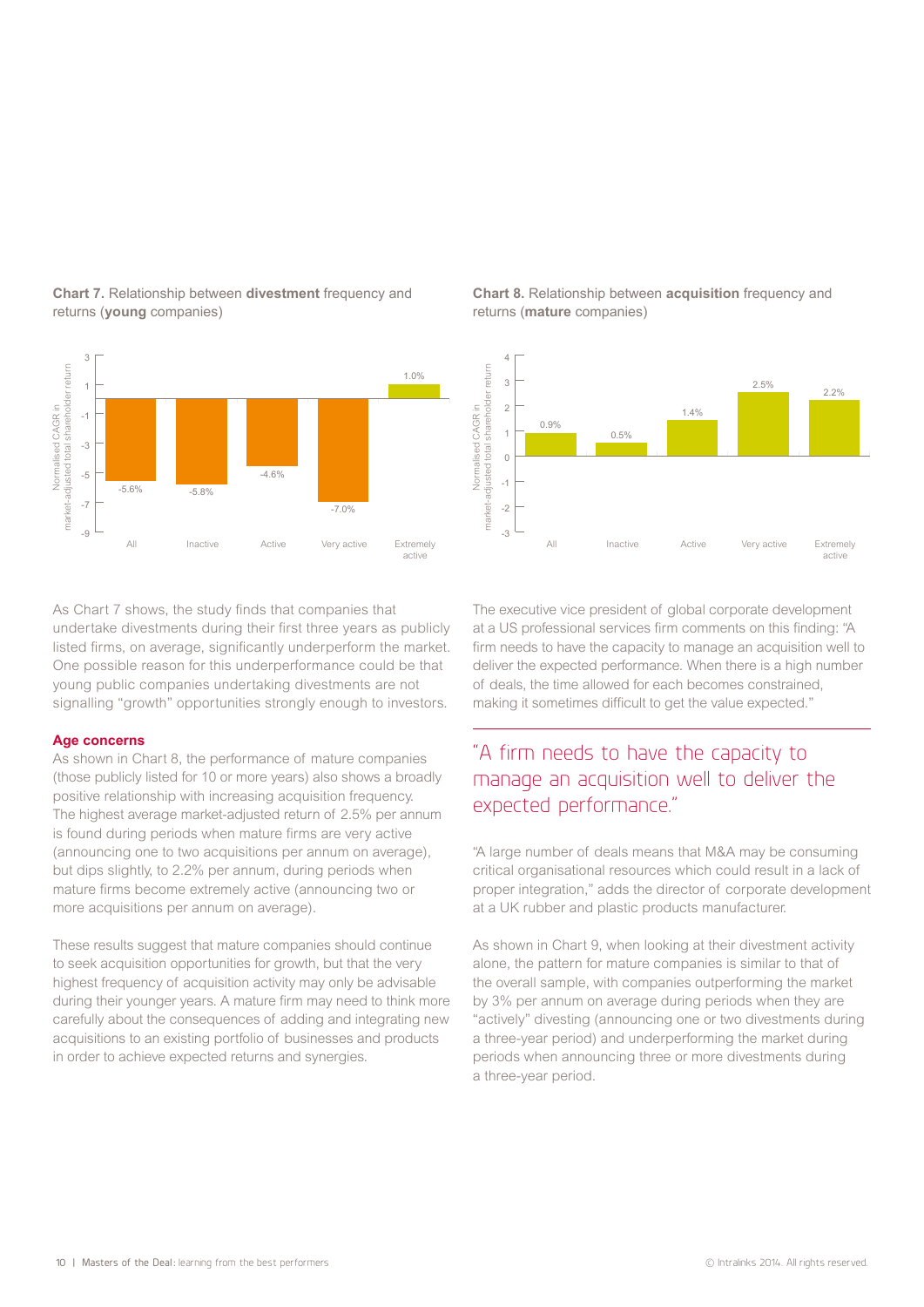

**Chart 9.** Relationship between **divestment** frequency and returns (**mature** companies)

#### **Middle-aged spread**

For medium-aged companies (those publicly listed for more than three but less than 10 years) the performance pattern for acquisitions is similar to that of young companies, while the pattern for divestments is similar to that of mature companies.

As shown in Chart 10, there is again evidence that average market-adjusted returns increase during periods of increasing acquisition frequency. For medium-aged firms, peak returns of 6.2% per annum are observed during periods when they are extremely active (two or more acquisitions announced per annum on average). Medium-aged firms that announce one to two acquisitions per annum on average also outperform the market by an average of 3.1% per annum. In contrast, merely

**Chart 10.** Relationship between **acquisition** frequency and returns (**medium-aged** companies)



active medium-aged firms perform almost in line with the market and medium-aged firms that are inactive underperform the market.

As shown by Chart 11, when considering their divestment activity alone, the returns performance for medium-aged companies is significantly worse than the market during periods of high frequency of divestments (very active and extremely active), even worse than either the young or mature firms – medium-aged firms announcing a high frequency of divestments may be signalling strategic, operational or financial difficulties, which could be a cause of their underperformance. Similar to the mature firms, medium-aged firms only outperform the market, by 2.7% per annum, during periods when they are announcing one or two divestments during a three-year period.



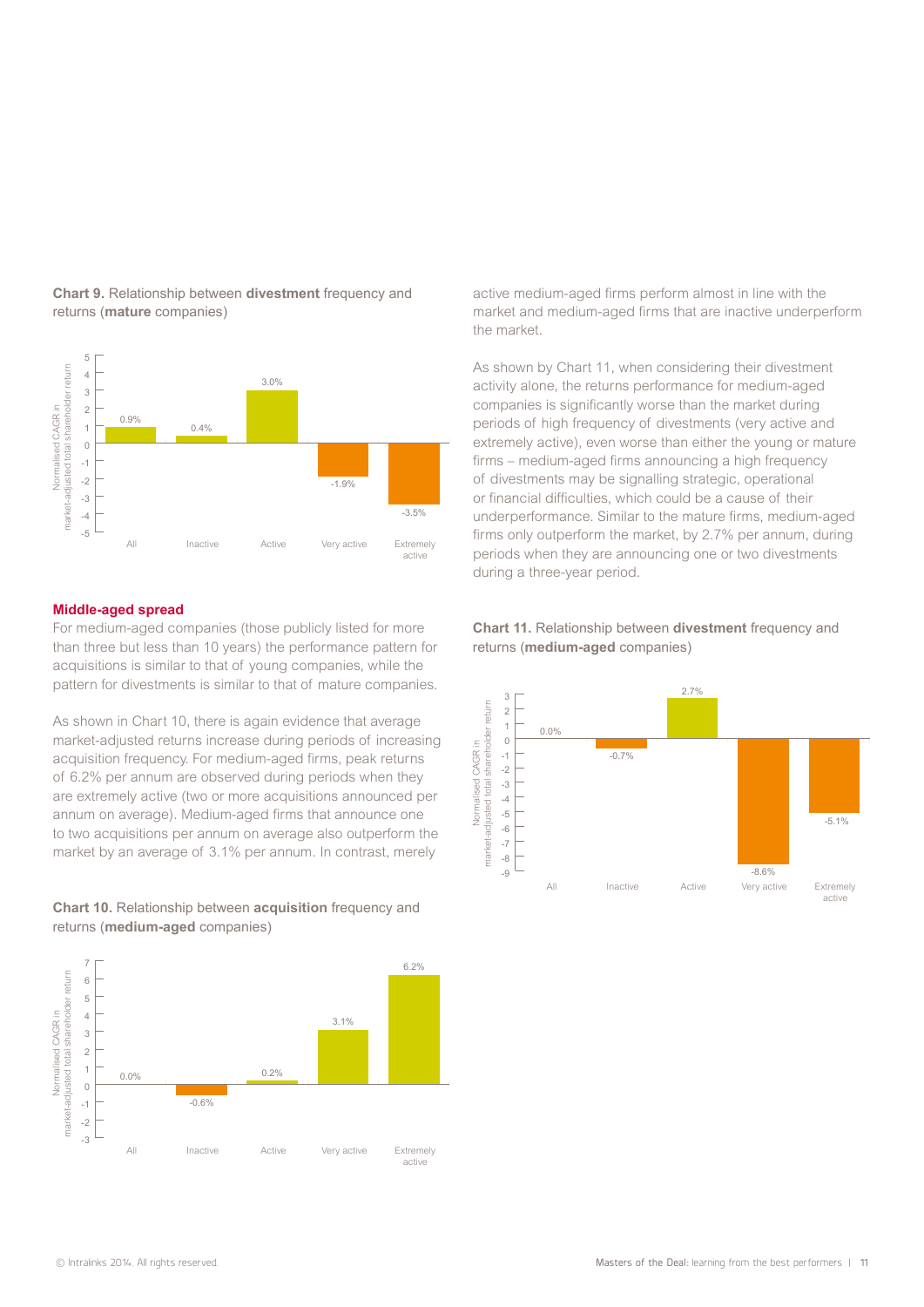## About Cass

Cass Business School, which is part of City University London, delivers innovative, relevant and forward-looking education, training, consultancy and research. Located in the heart of one of the world's leading financial centres, Cass is the business school for the City of London.

Our MBA, specialist Masters and undergraduate degrees have a global reputation for excellence, and the School supports nearly 100 PhD students.

Cass offers the widest portfolio of specialist Masters programmes in Europe. It also has the largest faculties of Finance and Actuarial Science and Insurance in the region. It is ranked in the top 10 UK business schools for business, management and finance research and 90% of the research output is internationally significant. Cass is a place where students, academics, industry experts, business leaders and policymakers can enrich each other's thinking.

For further information visit: **www.cass.city.ac.uk**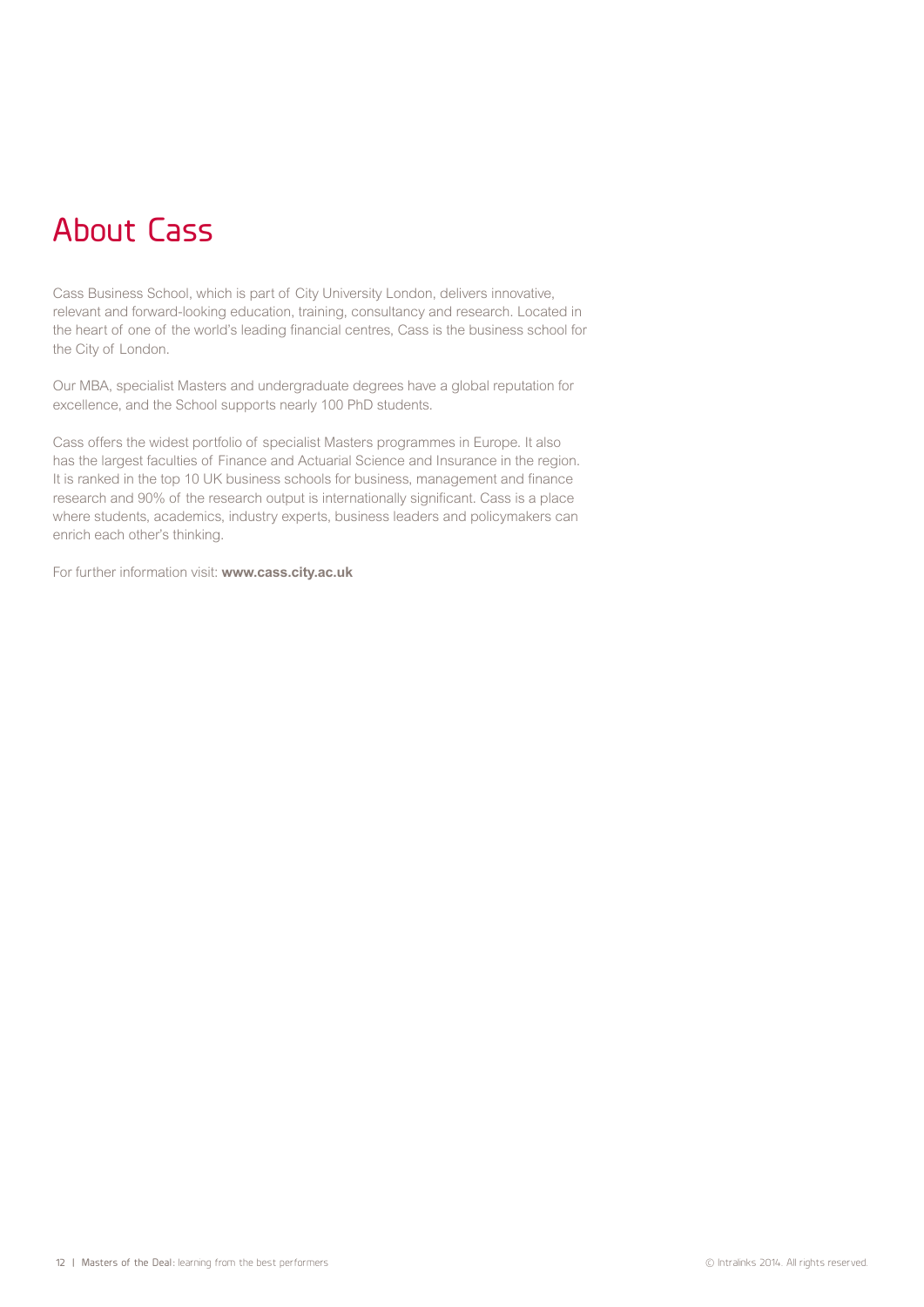## About Intralinks

In 1997, Intralinks (NYSE: IL) pioneered the use of software-as-a-service solutions for business collaboration and transformed the way companies work; initially for the debt capital markets and M&A communities. Today, Intralinks empowers global companies to share content and collaborate with business partners without losing control over information. Through the Intralinks platform, companies and third parties can securely share and collaborate on even the most sensitive documents – while maintaining compliance with policies that mitigate corporate and regulatory risk.

#### **Intralinks DealspaceTM**

The market-leading deal management and virtual data room (VDR) solution supports all parties involved throughout the M&A lifecycle: from deal preparation through to marketing, due diligence, closing and post-merger integration. Intralinks Dealspace enables financial advisors, legal advisors and corporate development officers to securely collaborate and share confidential information while maintaining complete control over content.

#### **Global**

Intralinks Dealspace enables you to connect with the largest network of M&A dealmakers on the most widely used platform with over 3 million users. Intralinks DealNexus<sup>TM</sup> is the world's largest M&A professional social network, used by over 5,000 firms, including private equity, financial advisory, corporates and family offices, to originate and source acquisition opportunities and potential buyers for divestments.

#### **Mobile**

The Intralinks Secure Mobile app for iPad® and iPhone® enables deal participants to work on the move and keep deals on track. Upload and permission documents, send alerts, manage the Q&A process, add users and view graphical reports on document access.

#### **Fast**

Intralinks Dealspace helps you close deals faster, with a global private internet, Intralinks Designer™ for rapid VDR setup, native file support with no plug-ins and Q&A workflow. Users can open protected Microsoft Office® files in their native formats – essential for viewing spreadsheet contents accurately, including tabs and cell formulae.

Visit **artofthedeal.intralinks.com**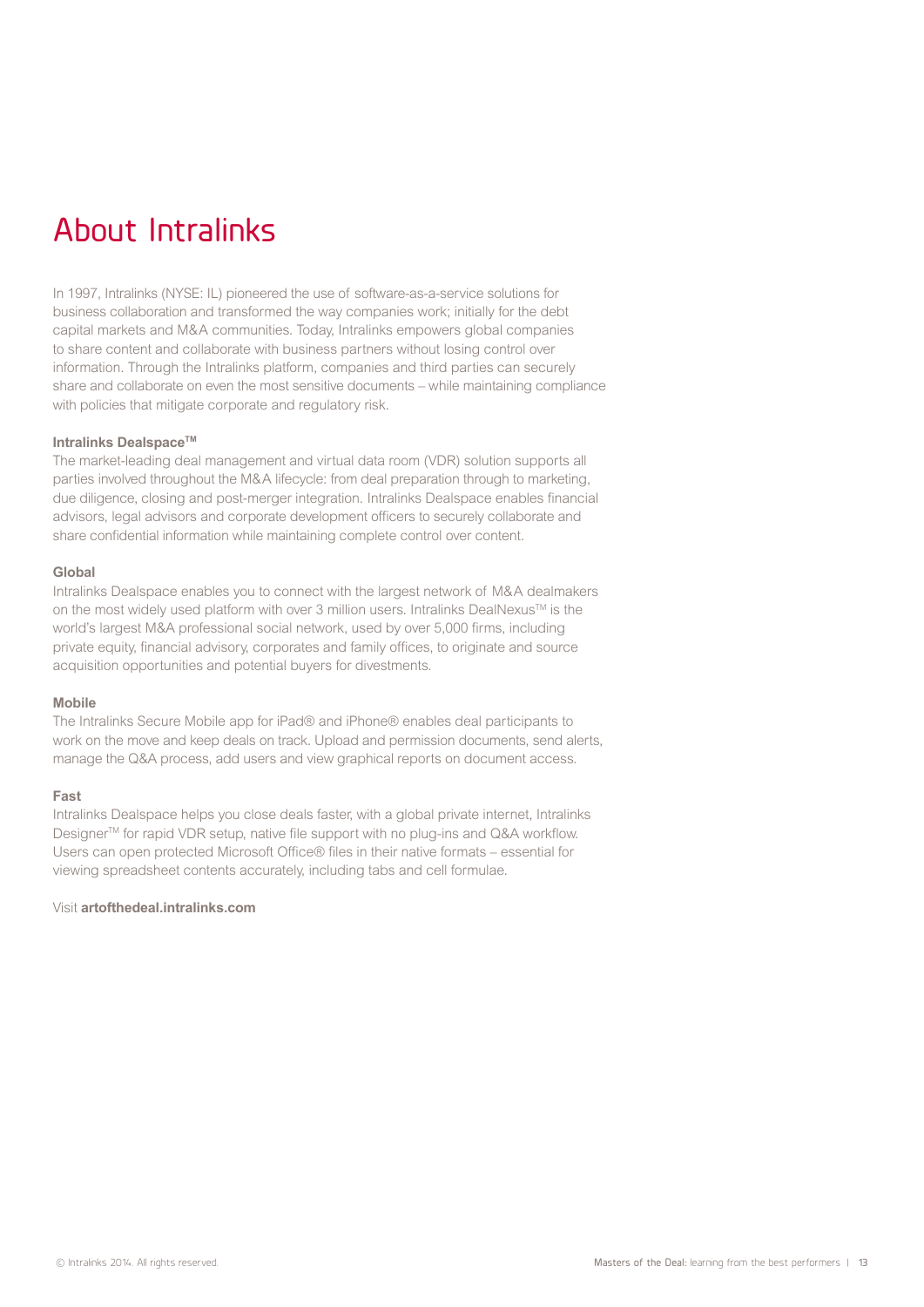### **Notes:**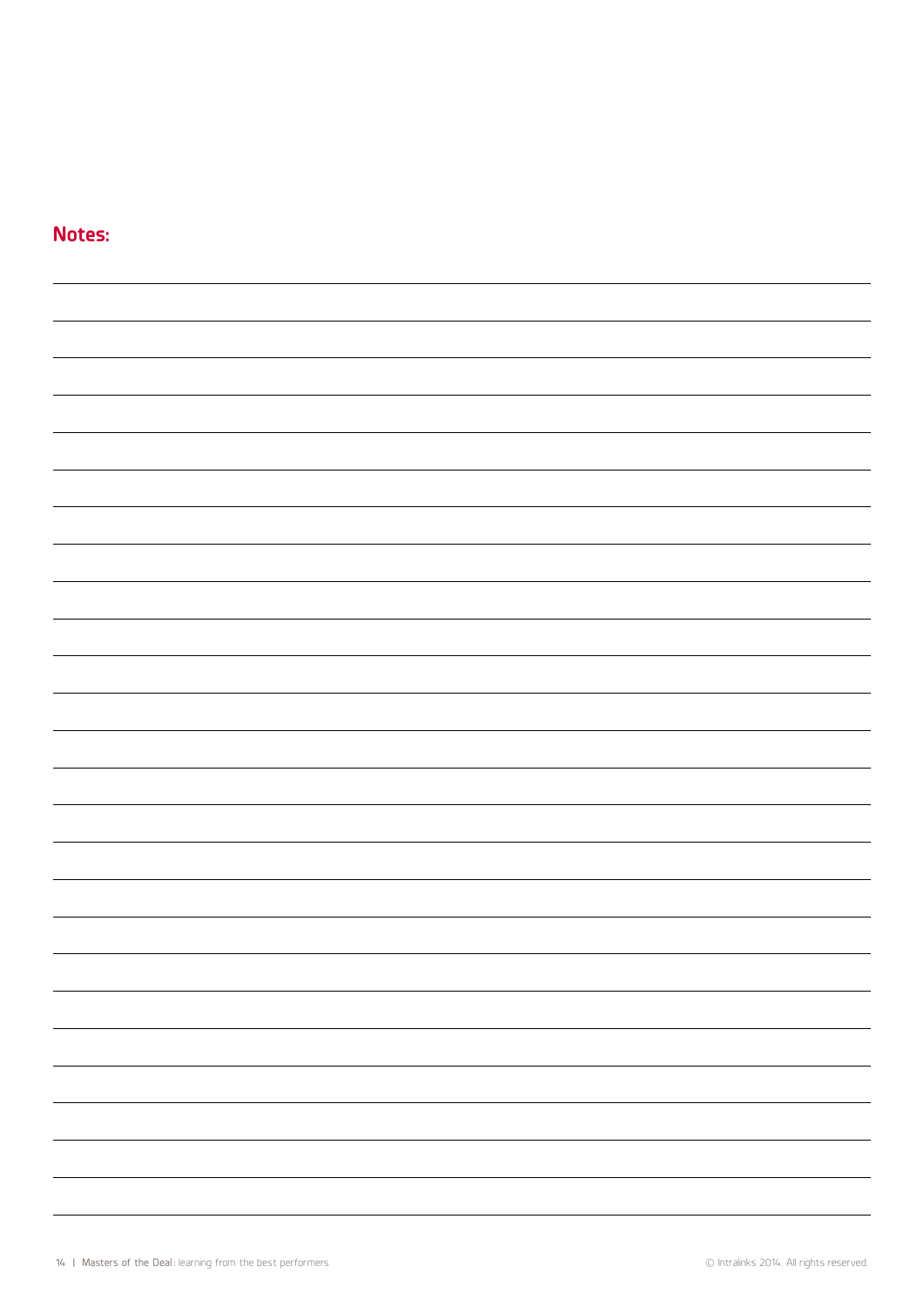### **Notes:**